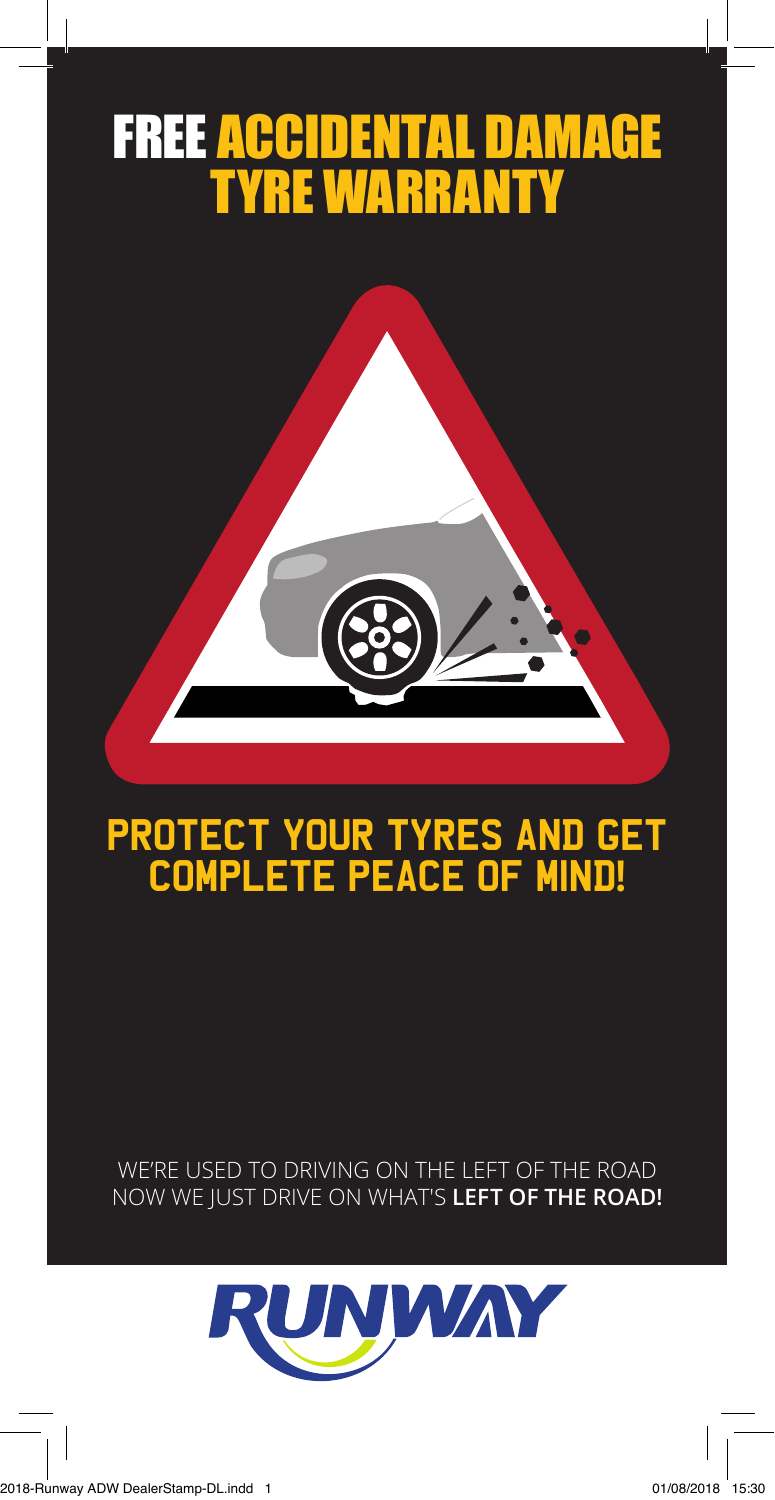### ACCIDENTAL DAMAGE WARRANTY

Taking advantage of the most advanced manufacturing technologies available ensures that the Runway product is of the highest standard.

Every Runway tyre undergoes the most stringent testing to ensure the highest standards of quality are achieved.

In order to guarantee that motorists get the most out of their Runway tyres, we are delighted to offer an optional 'Accidental Damage Warranty' with every Runway tyre purchased\*.

Once the tyre purchase has been made and the box below has been stamped by your participating Runway dealer, you will have peace of mind in knowing that your Runway tyres will be fully covered against every eventuality.

If any of your Runway tyres are damaged beyond repair, then the defective tyre will be replaced and you will only be charged for the proportion of the tread that you have already used. (See terms and conditions).

| Tyre Size:  | Vehicle Make:     |  |
|-------------|-------------------|--|
| Pattern:    | Model:            |  |
| DOT Code:   | Year:             |  |
| Invoice No: | $\prime$<br>Date: |  |

**Participating Runway dealer stamp.**

**\*Participating dealers only**

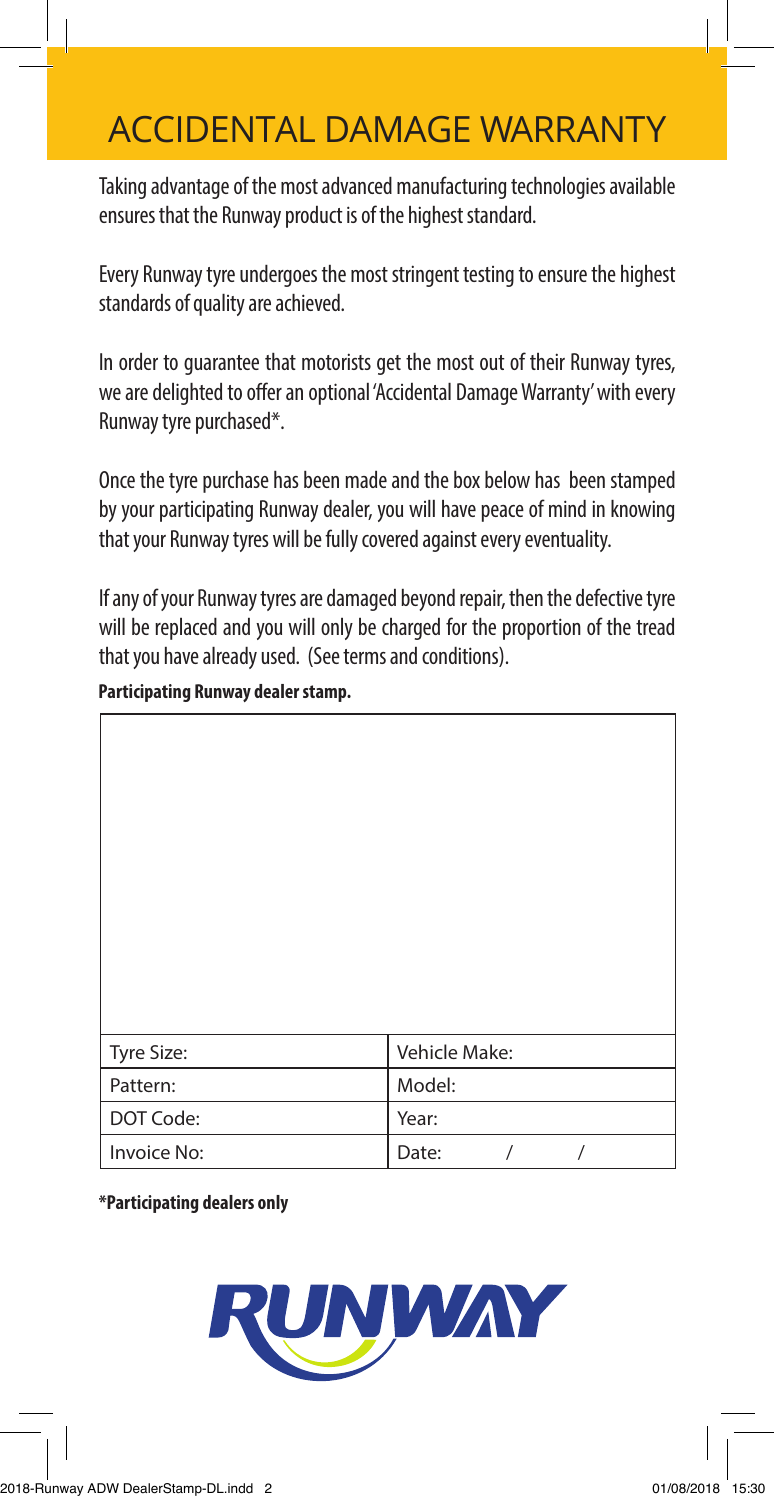#### **HOW DO I MAKE A CLAIM?**

Should you wish to make a claim, you may do so at any participating Runway Dealer. Your Runway Dealer will need to ensure both your warranty and the nature of your claim is valid. Provided that you produce your original sales invoice and stamped warranty leaflet (see page to left), then your Runway dealer will be able to calculate your entitled percentage allowance.

#### **HOW IS MY PERCENTAGE ALLOWANCE CALCULATED?**

Your Runway Dealer will measure the remaining legal tread on your tyre. Although tyres are road-legal to 1.6mm, we always recommend replacement at 3mm in order to maintain optimum performance and safety, therefore the first 3.0mm of tread is not counted. The tread will be measured in the centre and on the edges of the tyre to ensure an accurate and consistent reading. If any measurements on the tyre are below 3.0mm, no credit will be given. The decision of the individual participating Runway Dealer is final. By looking at the table below you can see how the amount of remaining legal tread is converted to a percentage claim allowance. This allowance is then redeemed as a percentage discount against the current selling price of your new replacement Runway tyre. The terms of this warranty require that the replacement tyre fitted is the same size as the original and is a Runway. Your old warranty leaflet along with the damaged tyre will be retained by the dealer and a new warranty leaflet will be issued to cover the new tyre.

#### **WHAT IF I WANT TO CHANGE TO ANOTHER BRAND OF TYRE?**

You cannot make a claim under this warranty if you wish to switch to another tyre brand. However, if your Runway Dealer believes that your tyre may have failed due to a manufacturing fault rather than due to accidental damage, they will be more than happy to send it back to the manufacturer through the official tyre industry adjudication process. Only after the adjudication process has been completed and a manufacturing fault found, will a percentage allowance be made based on the remaining legal tread on the tyre. You can then use this allowance to affect a discount against any replacement tyre brand you choose to purchase. The manufacturer's decision will be final.

| <b>DISCOUNT CALCULATION TABLE</b>            |                   |       |
|----------------------------------------------|-------------------|-------|
|                                              | 7.5 <sub>mm</sub> | 100 % |
| G USABLE<br>DEPTH<br>REMAINING L<br>TREAD DE | 7.0mm             | 90 %  |
|                                              | 6.5mm             | 80 %  |
|                                              | 6.0 <sub>mm</sub> | 70 %  |
|                                              | 5.5mm             | 60 %  |
|                                              | 5.0mm             | 45 %  |
|                                              | 4.5 <sub>mm</sub> | 35 %  |
|                                              | 4.0 <sub>mm</sub> | 20 %  |
|                                              | 3.5 <sub>mm</sub> | 10%   |

#### **ADDITIONAL TERMS AND CONDITIONS**

This warranty offer is at the discretion of the participating Runway centre and does not form part of any manufacturer offer from Runway. Please note that not all Runway centres may participate in this warranty. This warranty is in addition to your statutory rights and only applies to the original purchasing customer, upon presentation of the original invoice as proof of purchase.

**1**. At the time of a warranty claim, the tyre must still be legal and have a minimum of 3.0mm tread across the full width of the tyre. If a punctured tyre can be safely repaired the guarantee cannot be invoked. This guarantee does not apply to tyres that have been maliciously damaged.

**2**. The tyre must have been balanced and had a new valve fitted at the time of purchase.

**3**. This warranty does not cover excessive or uneven wear caused by mechanical defects. We strongly advise that the wheel alignment is checked at the time of purchase and regularly thereafter, as this is the primary cause of excessive or uneven tyre wear. The participating Runway Dealer's decision is final.

**4**. This warranty only applies to the Runway car and van range of products only.

**This warranty does not apply to the Runway 4x4 range of products.**

**5**. A list of participating dealers may be obtained by writing to Southam-Micheldever Tyres.